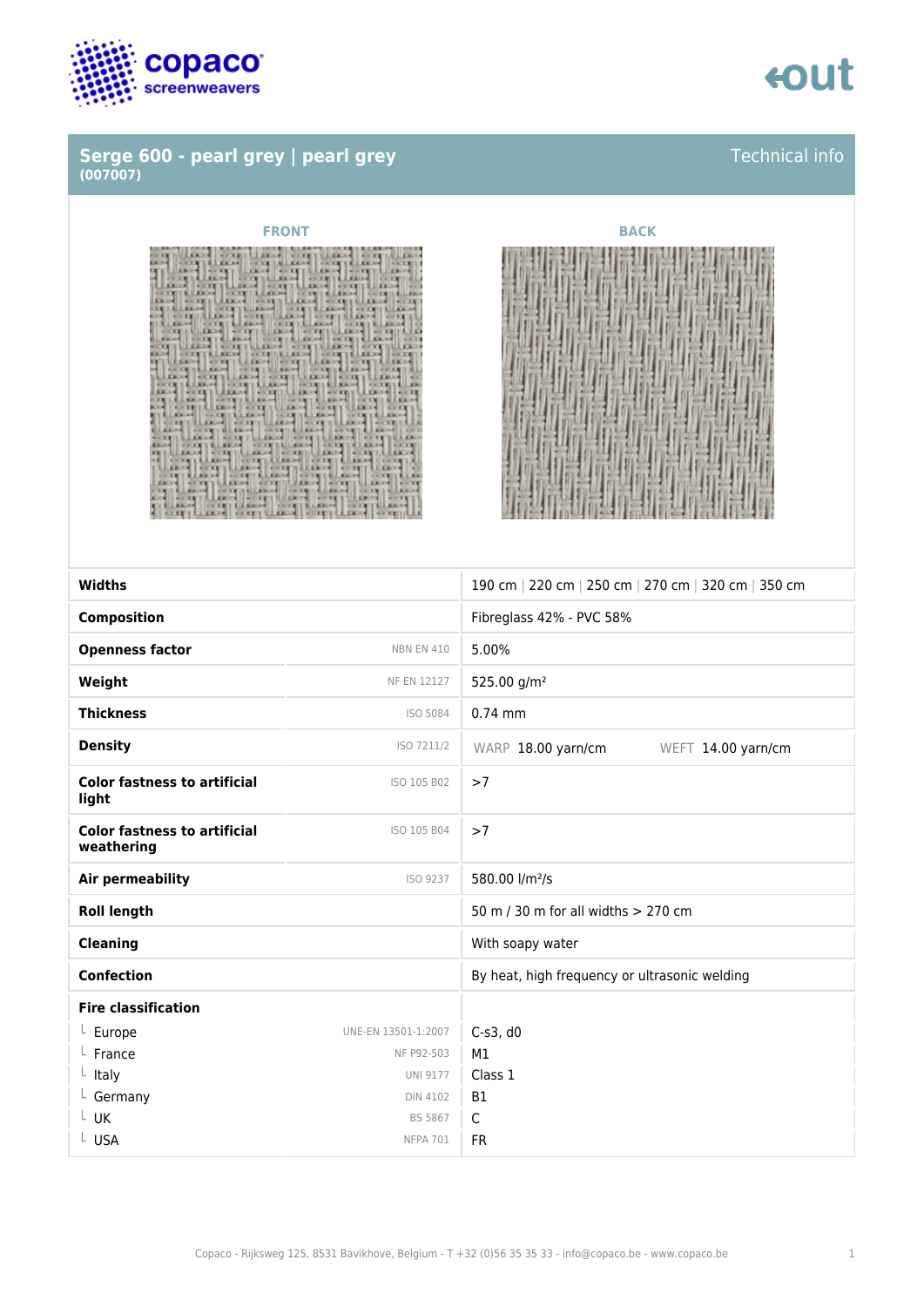

| Serge 600 - pearl grey   pearl grey<br>(007007)        |                     | <b>Technical info</b> |
|--------------------------------------------------------|---------------------|-----------------------|
| <b>Tear strength</b><br>ISO 4674-1 methode 2           |                     |                       |
| $L$ Original                                           | WARP 8.50 daN       | WEET $7.50$ daN       |
| $\perp$ After climatic chamber -30°C                   | WARP 7.80 daN       | WEFT 7.50 daN         |
| $\perp$ After climatic chamber +70°C                   | WARP 8.20 daN       | WEFT 7.20 daN         |
| <b>Elongation up to break</b><br>ISO 1421              |                     |                       |
| $L$ Original                                           | <b>WARP 3.10 %</b>  | WEFT 2.75 %           |
| $\perp$ After color fastness to artificial light       | <b>WARP 4.00 %</b>  | WEFT 2.90 %           |
| $\perp$ After colour fastness to artificial weathering | <b>WARP 3.50 %</b>  | WEFT 2.80 %           |
| $\perp$ After climatic chamber -30°C                   | <b>WARP 3.00 %</b>  | WEFT 2.50 %           |
| $\perp$ After climatic chamber +70°C                   | <b>WARP 2.85 %</b>  | <b>WEFT 2.50 %</b>    |
| <b>Breaking strength</b><br>ISO 1421                   |                     |                       |
| $L$ Original                                           | WARP 260.00 daN/5cm | WEFT 225.00 daN/5cm   |
| $L$ After color fastness to artificial light           | WARP 240.00 daN/5cm | WEFT 220.00 daN/5cm   |
| $\perp$ After colour fastness to artificial weathering | WARP 240.00 daN/5cm | WEFT 225.00 daN/5cm   |
| $\perp$ After climatic chamber -30°C                   | WARP 225.00 daN/5cm | WEFT 200.00 daN/5cm   |
| $\perp$ After climatic chamber +70°C                   | WARP 180.00 daN/5cm | WEFT 185.00 daN/5cm   |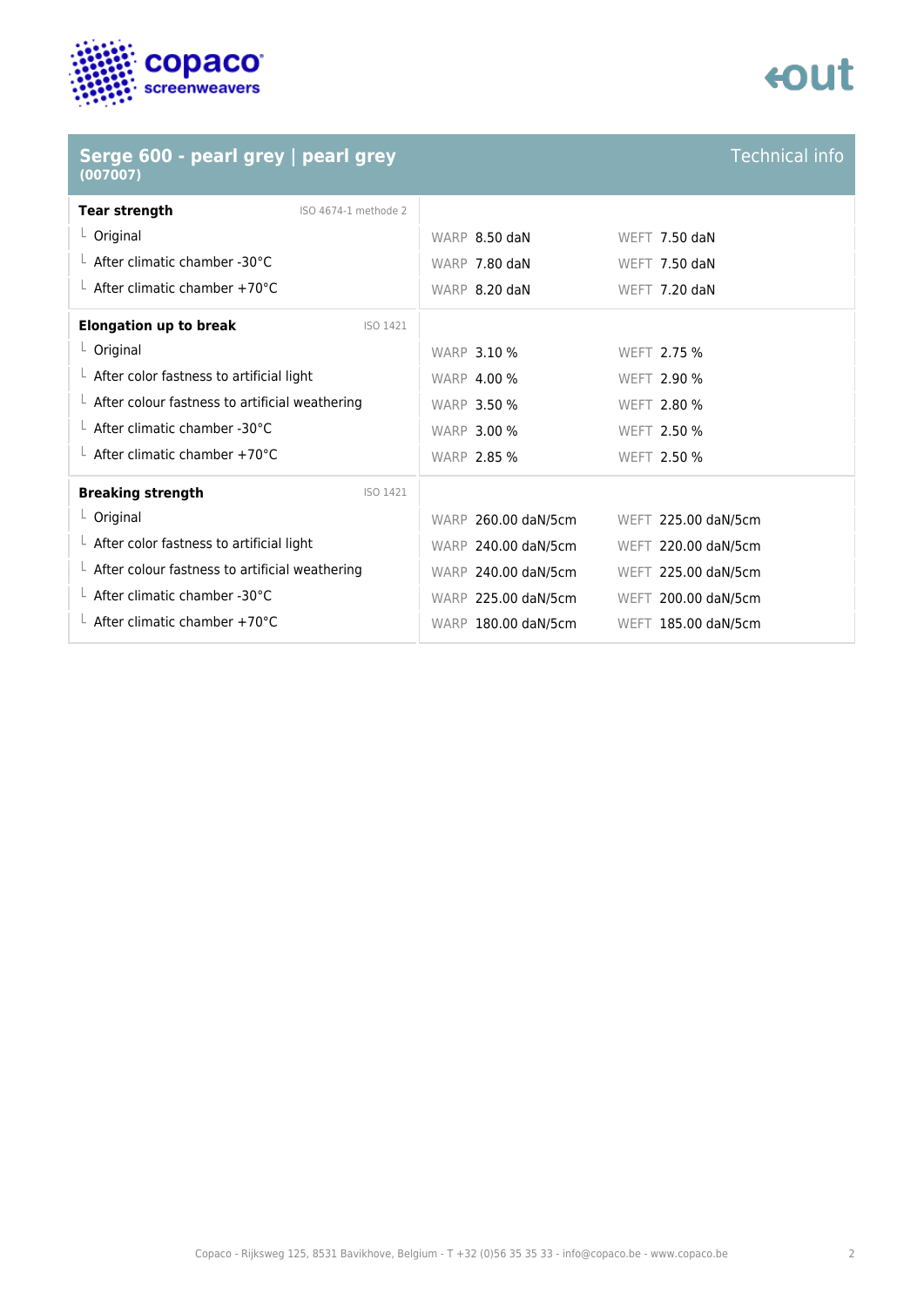

### **Front - Interior** Serge 600 - pearl grey | pearl grey (007007)

| <b>Visual properties</b> |  |  |
|--------------------------|--|--|
|                          |  |  |

| Tv = Visual light transmittance | 8.40%    |
|---------------------------------|----------|
| Tuv = UV transmittance          | $6.00\%$ |

| Solar energetic properties |
|----------------------------|
| As = Solar absorptance     |
|                            |

| As = Solar absorptance          | 51.70% |
|---------------------------------|--------|
| $Rs = Solar$ reflectance        | 38.30% |
| <b>Ts = Solar transmittance</b> | 10.10% |

| Fabric + glazing: G-factor |      |      |      |           |
|----------------------------|------|------|------|-----------|
|                            | G    | Te   | Qi   | <b>SC</b> |
| <b>Glazing A</b>           | 0.50 | 0.09 | 0.42 | 0.59      |
| <b>Glazing B</b>           | 0.50 | 0.07 | 0.43 | 0.66      |
| <b>Glazing C</b>           | 0.44 | 0.06 | 0.39 | 0.75      |
| <b>Glazing D</b>           | 0.27 | 0.03 | 0.24 | 0.86      |

G = Total solar energy transmittance / Te = Direct solar transmittance / Qi = Secondary heat transfer factor / SC = Shading coefficient

| <b>Visual comfort</b>           |         |               |
|---------------------------------|---------|---------------|
| Normal solar transmittance      | Class 3 | Good effect   |
| <b>Glare control</b>            | Class 1 | Little effect |
| <b>Privacy night</b>            | Class 1 | Little effect |
| Visual contact with the outside | Class 3 | Good effect   |
| <b>Daylight utilisation</b>     | Class 1 | Little effect |

| Thermal comfort G-factor = Total solar energy transmittance |                  |                  |                  |
|-------------------------------------------------------------|------------------|------------------|------------------|
| <b>Glazing A</b>                                            | <b>Glazing B</b> | <b>Glazing C</b> | <b>Glazing D</b> |
| Class 0                                                     | Class 0          | Class 1          | Class 2          |

| Thermal comfort Qi-factor = Secondary heat transfer factor |                  |                  |                  |
|------------------------------------------------------------|------------------|------------------|------------------|
| <b>Glazing A</b>                                           | <b>Glazing B</b> | <b>Glazing C</b> | <b>Glazing D</b> |
| Class 0                                                    | Class 0          | Class 0          | Class 1          |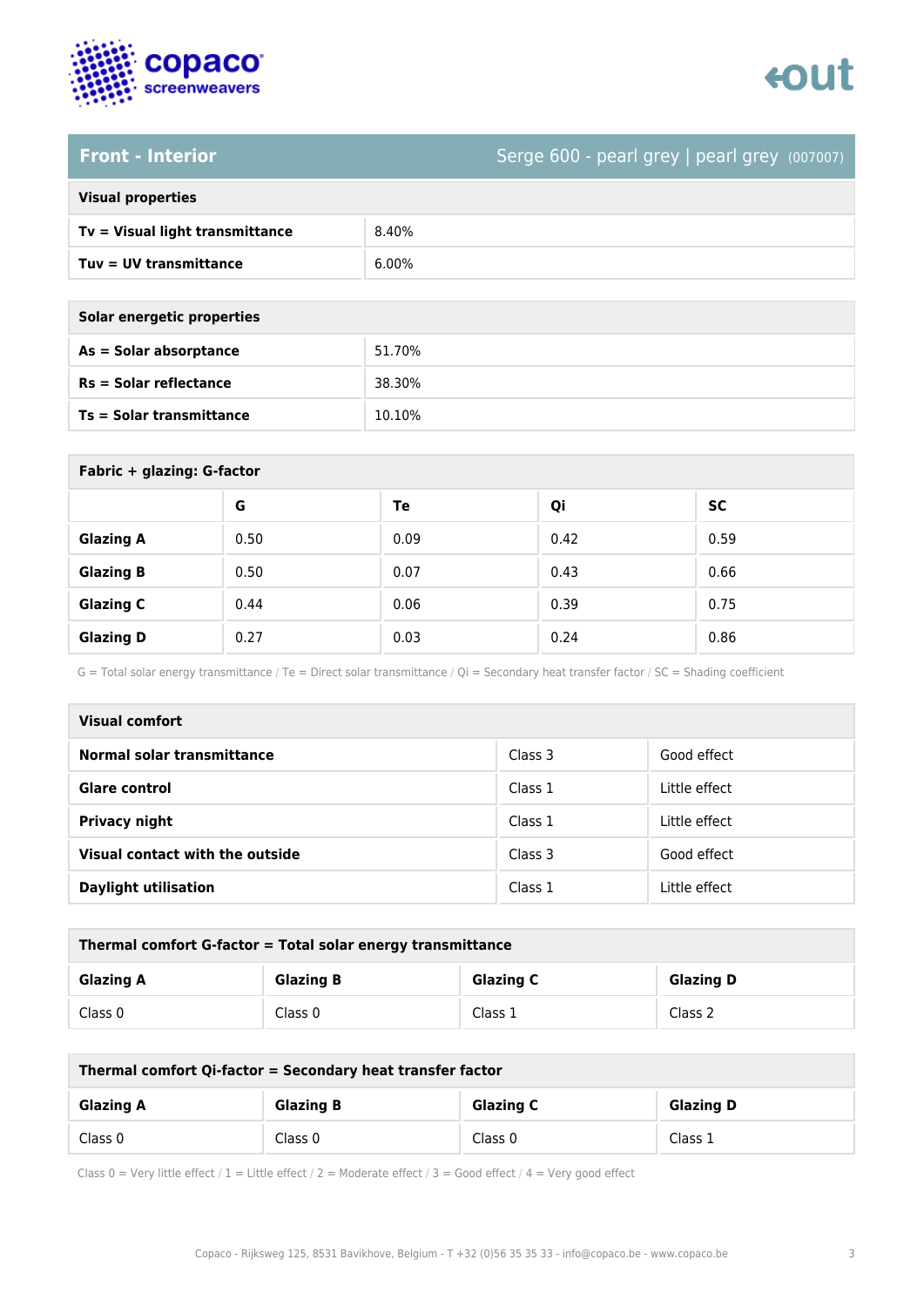

### **Back - Interior** Serge 600 - pearl grey | pearl grey (007007)

|  | <b>Visual properties</b> |
|--|--------------------------|

| Tv = Visual light transmittance | 8.40%    |
|---------------------------------|----------|
| $Tuv = UV$ transmittance        | $6.00\%$ |

**As = Solar absorptance** 50.50%

**Rs = Solar reflectance** 39.40%

| Solar energetic properties |
|----------------------------|
| As = Solar absorptance     |
| $Rs = Solar$ reflectance   |

**Ts = Solar transmittance** 10.10%

| Fabric + glazing: G-factor |      |      |      |           |
|----------------------------|------|------|------|-----------|
|                            | G    | Te   | Qi   | <b>SC</b> |
| <b>Glazing A</b>           | 0.50 | 0.09 | 0.41 | 0.58      |
| <b>Glazing B</b>           | 0.50 | 0.07 | 0.42 | 0.66      |
| <b>Glazing C</b>           | 0.44 | 0.06 | 0.39 | 0.75      |
| <b>Glazing D</b>           | 0.27 | 0.03 | 0.24 | 0.86      |

G = Total solar energy transmittance / Te = Direct solar transmittance / Qi = Secondary heat transfer factor / SC = Shading coefficient

| <b>Visual comfort</b>           |         |               |
|---------------------------------|---------|---------------|
| Normal solar transmittance      | Class 3 | Good effect   |
| <b>Glare control</b>            | Class 1 | Little effect |
| <b>Privacy night</b>            | Class 1 | Little effect |
| Visual contact with the outside | Class 3 | Good effect   |
| <b>Daylight utilisation</b>     | Class 1 | Little effect |

| Thermal comfort G-factor = Total solar energy transmittance |                  |                  |                  |
|-------------------------------------------------------------|------------------|------------------|------------------|
| <b>Glazing A</b>                                            | <b>Glazing B</b> | <b>Glazing C</b> | <b>Glazing D</b> |
| Class 1                                                     | Class 1          | Class 1          | Class 2          |

| Thermal comfort Qi-factor = Secondary heat transfer factor |                  |                  |                  |
|------------------------------------------------------------|------------------|------------------|------------------|
| <b>Glazing A</b>                                           | <b>Glazing B</b> | <b>Glazing C</b> | <b>Glazing D</b> |
| Class 0                                                    | Class 0          | Class 0          | Class 1          |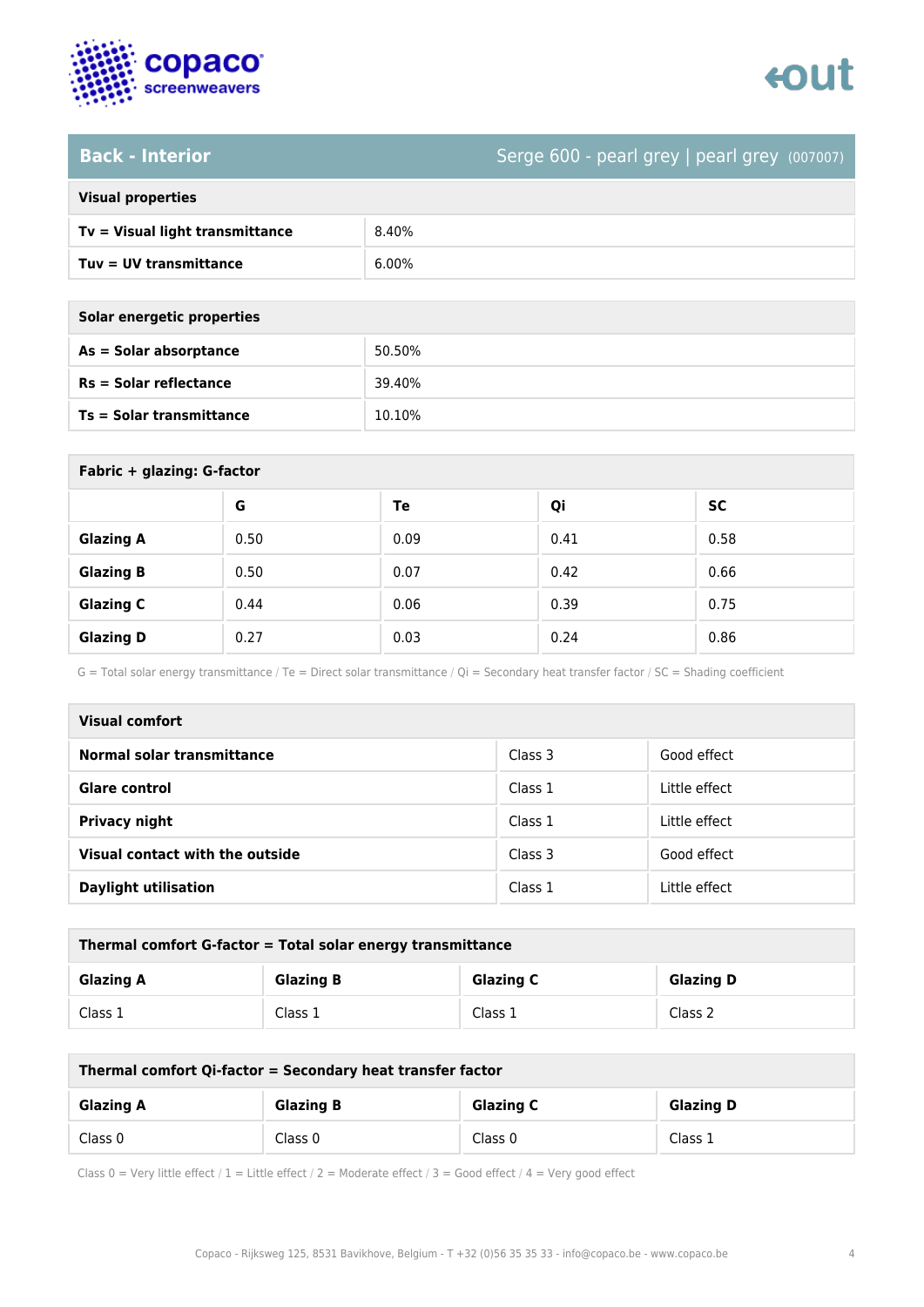

## **Front - Exterior** Serge 600 - pearl grey | pearl grey (007007)

| <b>Visual properties</b> |  |  |
|--------------------------|--|--|
|                          |  |  |

| Tv = Visual light transmittance | 8.40%    |
|---------------------------------|----------|
| $Tuv = UV$ transmittance        | $6.00\%$ |

| Solar energetic properties |        |  |
|----------------------------|--------|--|
| $As = Solar absorption$    | 51.70% |  |
| $Rs = Solar$ reflectance   | 38.30% |  |

**Ts = Solar transmittance** 10.10%

| Fabric + glazing: G-factor |      |      |      |           |
|----------------------------|------|------|------|-----------|
|                            | G    | Te   | Qi   | <b>SC</b> |
| <b>Glazing A</b>           | 0.20 | 0.09 | 0.11 | 0.24      |
| <b>Glazing B</b>           | 0.16 | 0.07 | 0.09 | 0.22      |
| <b>Glazing C</b>           | 0.11 | 0.06 | 0.06 | 0.19      |
| <b>Glazing D</b>           | 0.09 | 0.03 | 0.06 | 0.24      |

G = Total solar energy transmittance / Te = Direct solar transmittance / Qi = Secondary heat transfer factor / SC = Shading coefficient

| Thermal comfort G-factor = Total solar energy transmittance |                  |                  |                  |
|-------------------------------------------------------------|------------------|------------------|------------------|
| <b>Glazing A</b>                                            | <b>Glazing B</b> | <b>Glazing C</b> | <b>Glazing D</b> |
| Class 2                                                     | Class 2          | Class 3          | Class 4          |

| Thermal comfort Qi-factor = Secondary heat transfer factor |                  |                  |                  |
|------------------------------------------------------------|------------------|------------------|------------------|
| <b>Glazing A</b>                                           | <b>Glazing B</b> | <b>Glazing C</b> | <b>Glazing D</b> |
| Class 2                                                    | Class 3          | Class 3          | Class 3          |